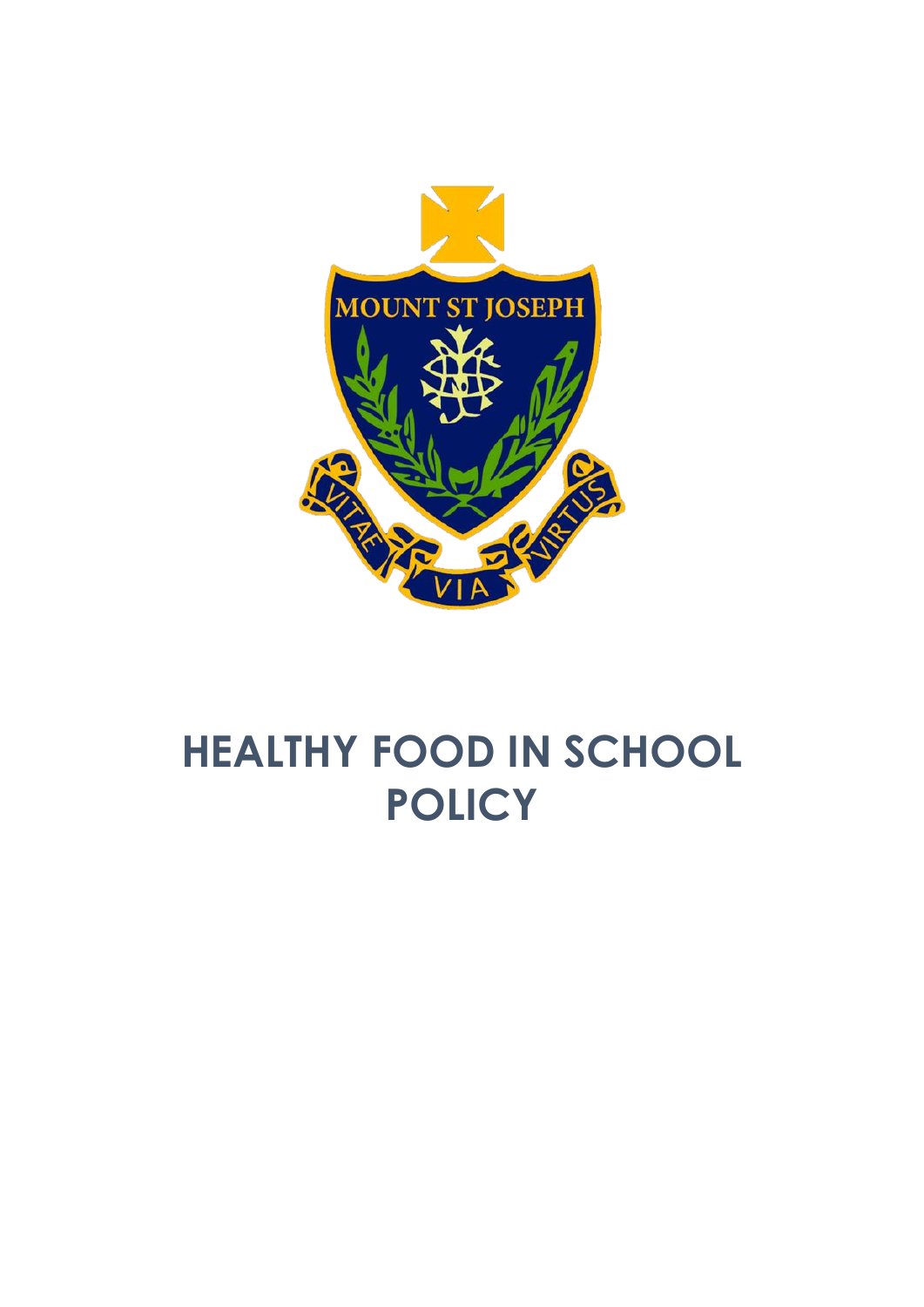| <b>Mount St Joseph Document Control Table</b> |                                      |                         |                |  |
|-----------------------------------------------|--------------------------------------|-------------------------|----------------|--|
| <b>Document Title:</b>                        | Healthy food in<br>school policy     | Author name / post:     | DoF&R          |  |
| <b>Version Number:</b>                        | 1.0                                  | <b>Document status:</b> | <b>SLT</b>     |  |
| <b>Date Approved:</b>                         | 1st Sept 2018                        | Approved by:            | <b>SLT</b>     |  |
| <b>Effective Date:</b>                        | 1st Sept 2018                        | Date of next review:    | September 2022 |  |
| <b>Publication</b><br>method:                 | One drive<br><b>Staff newsletter</b> | Date published          | 1st Sept 2018  |  |
| <b>Superseded</b><br>Version:                 | 1.0                                  |                         |                |  |

| <b>Document History</b> |            |                                           |  |
|-------------------------|------------|-------------------------------------------|--|
| <b>Version</b>          | Date       | <b>Notes on Revisions</b>                 |  |
| 1.0                     | 01.09.2018 | New Policy                                |  |
|                         | 01.09.2019 | Policy reviewed - no recommended          |  |
|                         |            | amendments                                |  |
|                         | 01.09.2020 | Policy reviewed - no recommended          |  |
|                         |            | amendments                                |  |
|                         | 01.09.2021 | Policy reviewed – update to website link. |  |
|                         |            |                                           |  |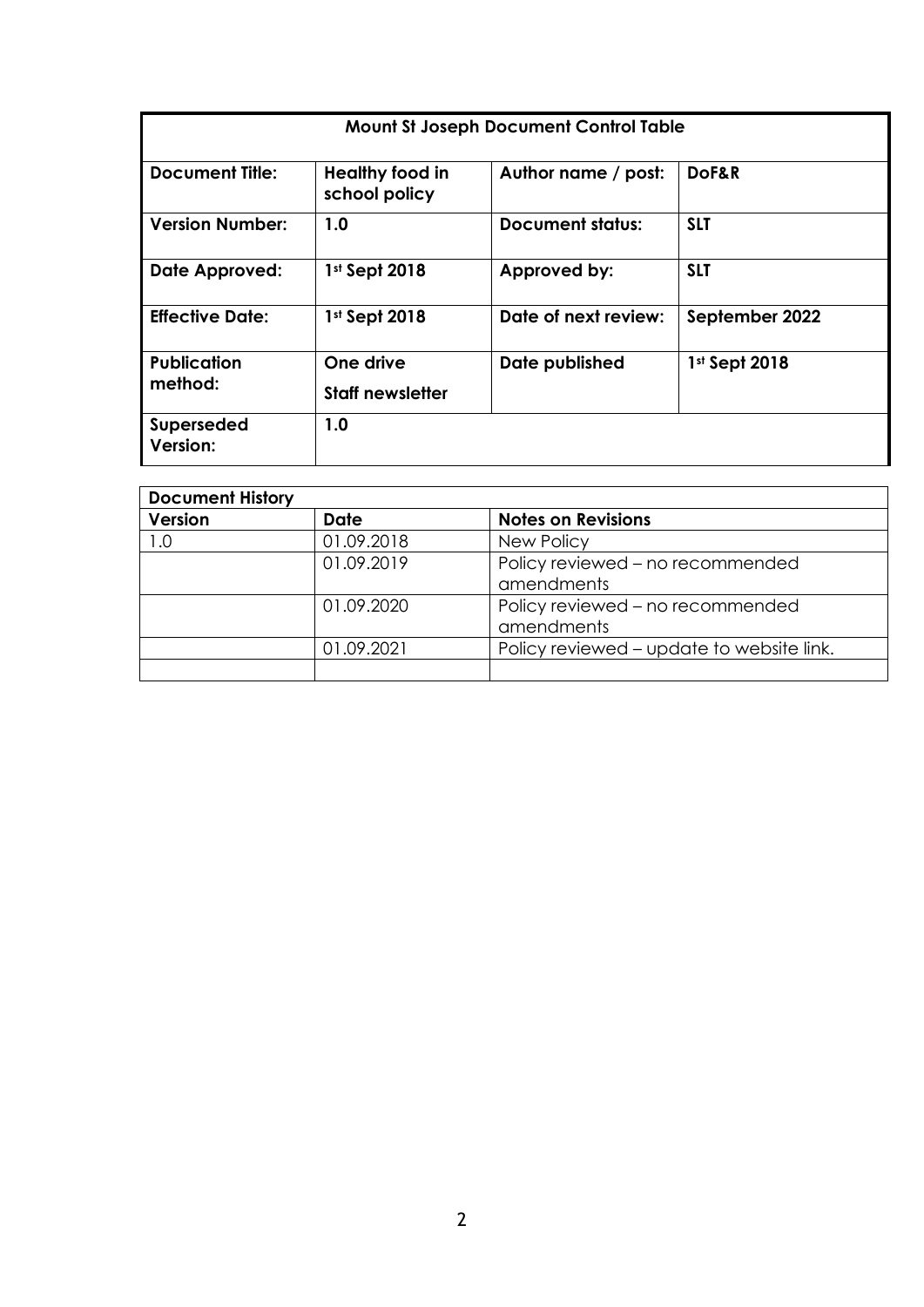Mount St Joseph is dedicated to providing an environment that promotes healthy eating and enabling students to make informed choices about the food they eat. This will be achieved by the whole school approach to food and nutrition documented in this whole school food policy. This policy covers all aspects of food and drink at school.

The nutritional principles of this policy are based on current DfE standards for school food. We adhere to the principles of Fair Trade as reflected in our purchasing procedures and source as much as possible produce including our fresh meat and vegetables from local suppliers.

## **Food Policy Co-ordinator**

This school food policy and healthy eating strategy is co-ordinated by the Director of Finance & Resources in association with the Head of Department for Computing & Technology and the Catering Manager.

## **Aims**

The main aims of our school food policy include:

- o Enabling students to make healthy food choices
- o Providing healthy food and drink choices throughout the school day
- o Promoting the learning of healthy eating outside the school day
- o Helping to ensure all aspects of our food and drink in school promote the health and well-being of students, staff and visitors to our school

When we are made aware of specific health issues such as celiac / allergies, appropriate food is made available.

#### **Curriculum**

The importance of healthy eating and a healthy life style is reflected across the curriculum most notably in Food Technology, Science, PE and whole school subject days.

There are various extra-curricular activities which complement classroom learning, for example, cookery clubs and sports activities.

#### **Food & Drink provision**

All food and drink provided during the school day follow the guidance set out by the Department for Education guidance, School Food in England, 2016. Full details and guidance relating to this are available from the School Food Trust [www.schoolfoodplan.com/standards\)](http://www.schoolfoodplan.com/standards).

## **Breakfast**

Breakfast is an important meal that should provide 25% of child's energy requirement and contribute significantly to their vitamin and mineral requirements. The school operates a breakfast club that provides a nutritious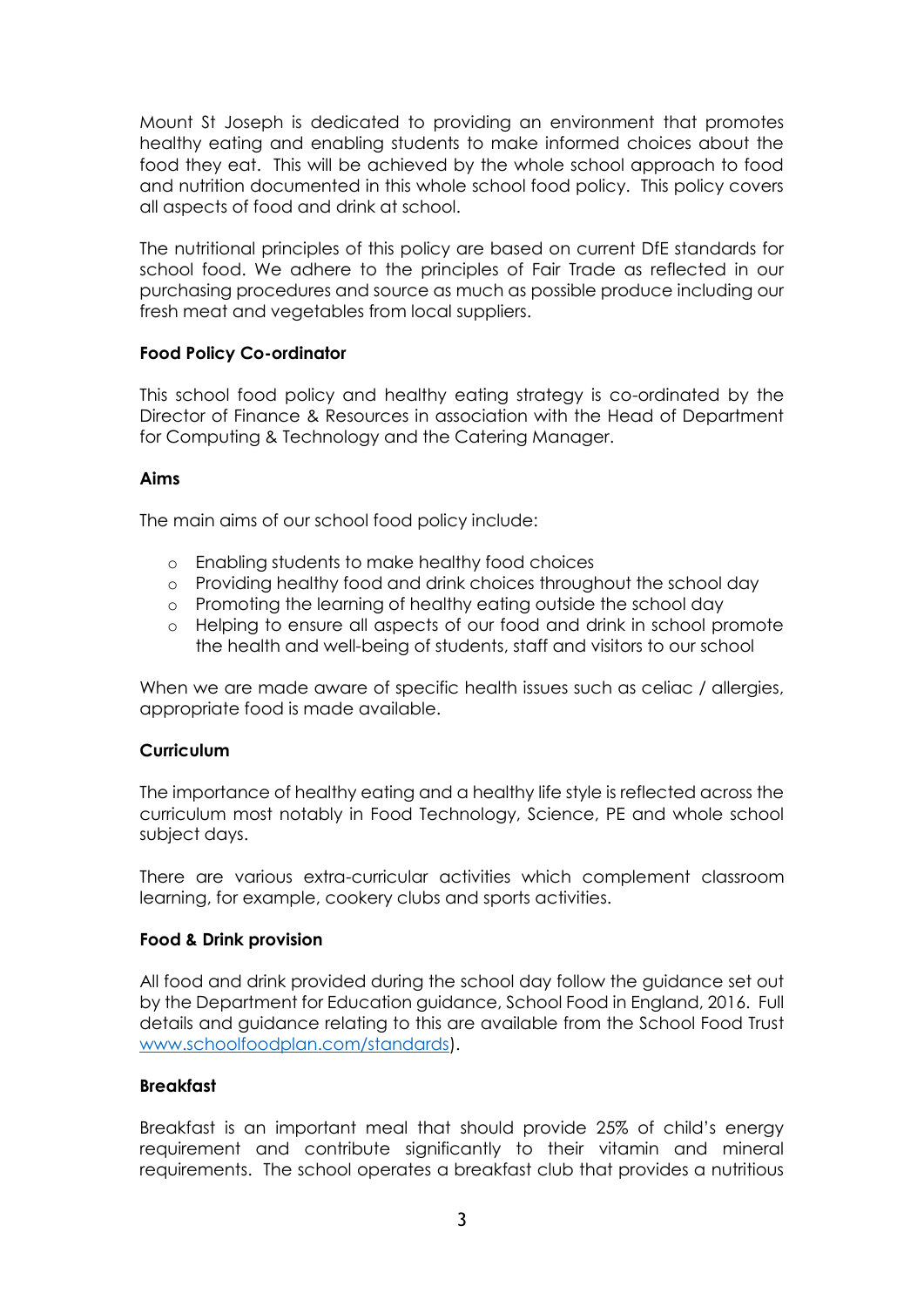meal for students before the school day and complies with the standards. The breakfast menu encourages students to taste a variety of fruit high in vitamin content. During the year 11 exam season the school provides a free of charge breakfast for all year 11 students sitting core subject exams.

#### **Vending Machines**

The school does not support the provision of vending machines on site, however offers a variety of snacks and drinks at break and lunchtime. There are a number of fresh water fountains on site.

## **Break time snacks**

The school understands that snacks can be an important part of the diet of young people and can contribute positively toward a balanced diet. The school however discourages snacks high in fat and sugar at break time.

## **Lunch**

Food prepared by the school catering team meets the National nutritional standards for school lunches.

As a school we encourage students to have a school lunch provided by our catering team. Free school meals are provided to those who are entitled to them. To apply for free school meals please visit: [http://www.bolton.gov.uk/website/pages/Freeschoolmealsandschoolclothin](http://www.bolton.gov.uk/website/pages/Freeschoolmealsandschoolclothingallowance.aspx) [gallowance.aspx](http://www.bolton.gov.uk/website/pages/Freeschoolmealsandschoolclothingallowance.aspx)

Healthy options are promoted at lunchtime. Students are consulted about food choices through regular meetings between student council and Heads of Years.

We encourage the consumption of fruit and vegetables as part of the 5 a day initiative as much as possible, for example through the provision of salads and fruit each day.

#### **Rewards / special occasions**

The school does not encourage the regular eating of sweets or other high in sugar or fat, especially as a reward for good behaviour, academic or other achievement. Other methods of positive reinforcement are used in schools.

However, on special occasions such as sports day the school will provide items such as ice lollies and ice cream to students.

#### **Drinking water**

The National Nutritional Standards for Healthy School Lunches recommend that drinking water should be available to all students each day, free of charge. The school agrees with this recommendation and provides a free supply of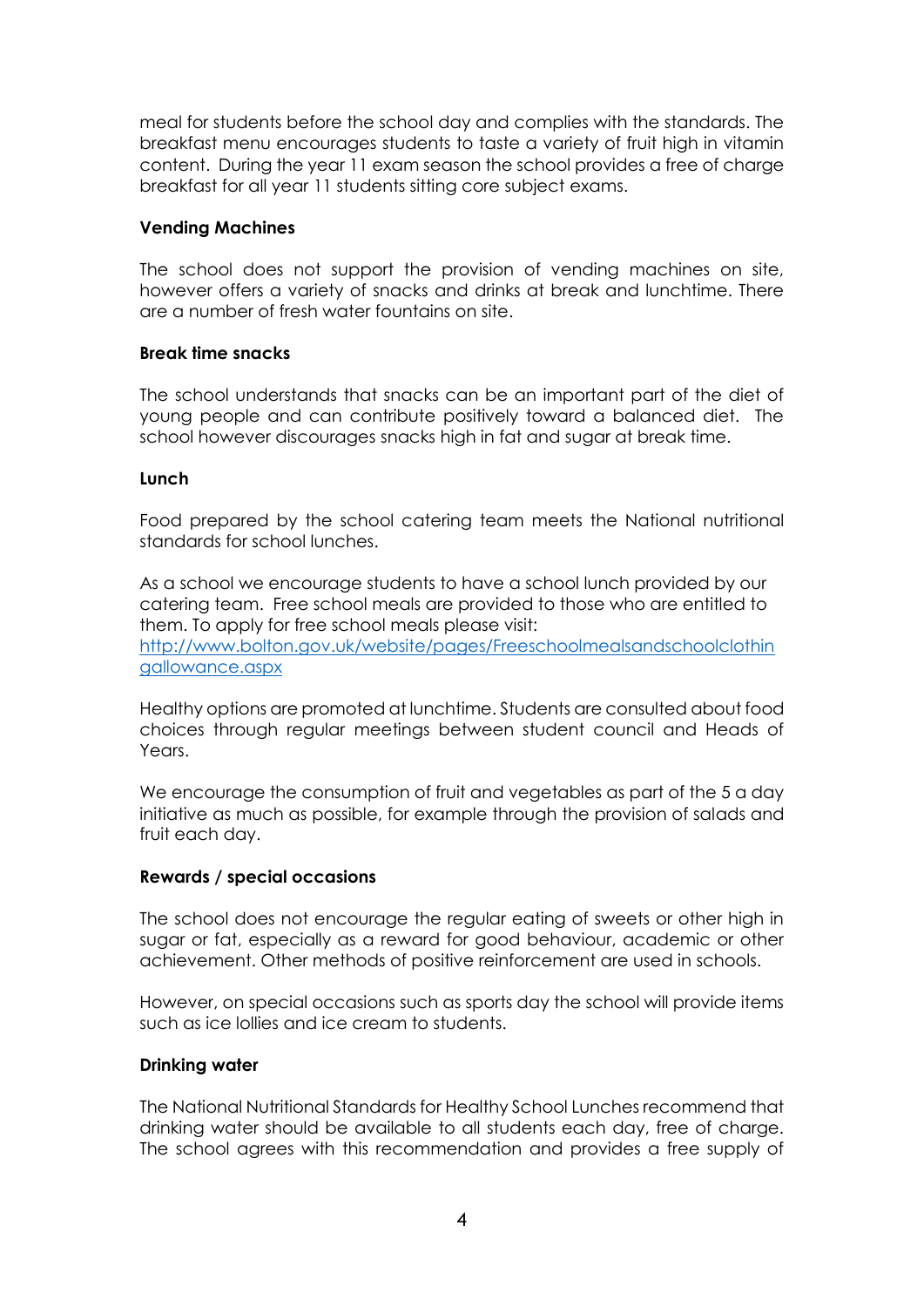drinking water and encourages students to drink at frequent intervals throughout the day.

## **Vegetarian options**

There is a vegetarian option available at lunch each day.

#### **Halal options**

The school does not operate a Halal kitchen however the school provides a range of Halal sandwiches each day.

## **Food safety**

Appropriate food safety precautions are taken when food is prepared or stored. These vary depending on the food on offer and include: ensuring that adequate storage and washing facilities are available; that food handlers undergo appropriate food safety and hygiene training; and that suitable equipment and protective clothing are available. Any food safety hazards are identified and controlled. Information is cascaded to everyone who is involved with food related activities in school. We have food safety information displayed in the appropriate areas.

All staff involved in the preparation of or handling of food are expected to complete their Food Hygiene Certificates.

There is regular monitoring of the food facilities by the Environmental Health Officer and routine audits by the Catering Manager and Food Service Options.

#### **The dining room**

The school provides a clean, sociable environment for students to eat their lunch and has developed healthy eating promotional marketing to encourage students to eat a balanced, healthy diet.

Lunch time duty staff help to ensure a safe, enjoyable experience at lunchtime and encourage healthy eating.

#### **Leading by example**

Teachers, caterers, and lunchtime duty staff have a key role in influencing the student's knowledge, skills and attitudes about food, so it is important that they are familiar with healthy eating guidelines. It is essential that staff remain committed to setting an example with food in school. Our dining hall, provision for food within the curriculum and hospitality highlights the importance we attach to educating young people and parents of the importance of healthy eating.

#### **Consultation, monitoring & evaluation**